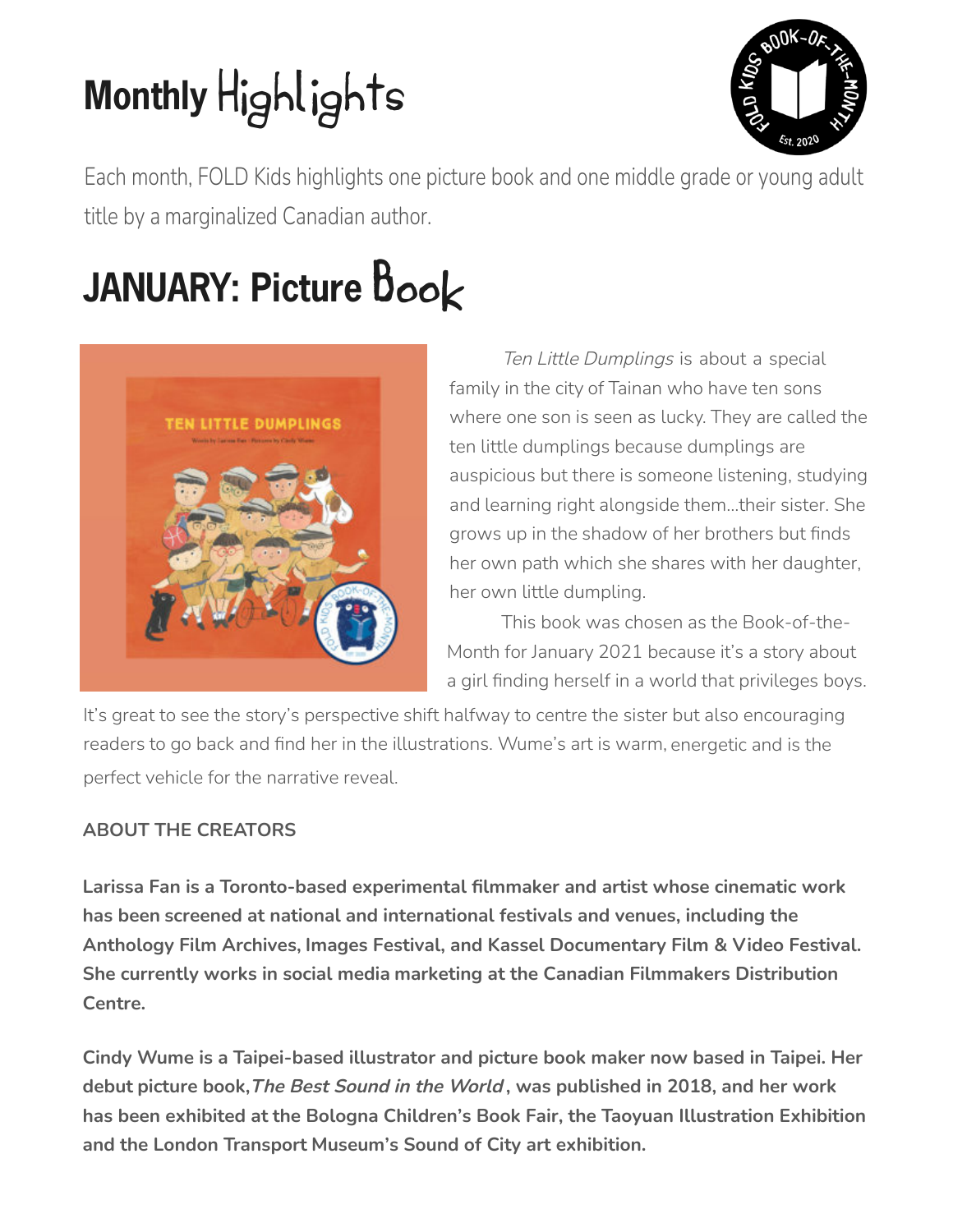## JANUARY: Young Hdult



Charming as a Verb is a novel set in New York City and follows teen charmer Henri "Halti" Haltiwanger. Halti is liked by all he meets thanks to the smiling mask he puts on. He's the perfect image of a first-generation American child of Haitian immigrants: he attends the prestigious FATE Academy, is a star debater and works parttime as a dog walker for wealthy New Yorkers. However, his easy demeanour hides his ambition to attend his dream college: Columbia University. Then Corinne Troy, the only person immune to his charms, blackmails him after finding out the whole dog walking side gig isn't 100% legit. What does

she want? Lessons on improving her social image at school.

The humour found in Philippe's debut can be also found in this book but there's also a deeper dive into the experience of being a Black immigrant child of working class parents. It's easy to reduce the story to a discussion about class and the feeling of trying to keep up with those who've financially have a head start especially within the context of education. However, there's an intersection of class and race within the book that displays how difficult it is to separate the two experiences as well as how class doesn't suddenly remove the structural barriers created by racism. It does all this while also being filled with family, friends and teen romance. This is why it was chosen as the Book-of-the-Month for January 2021.

## **ABOUT THE AUTHOR**

**Ben Philippe is a New York–based writer and screenwriter, born in Haiti and raised in Montreal, Canada. He is the author of the William C. Morris Award–winning novel The Field Guide to the North American Teenager .**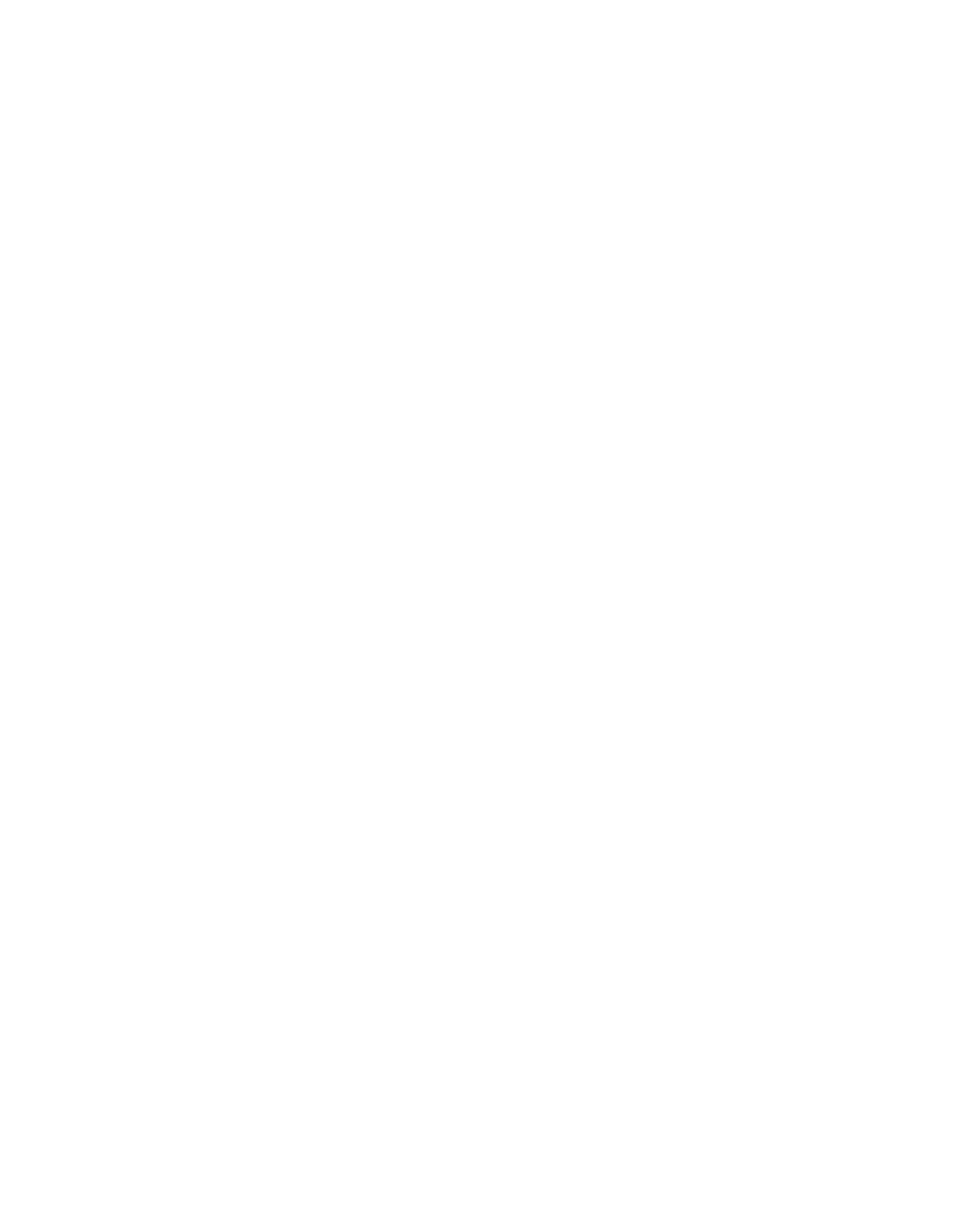## **March: Middle** Grade



In Treaty Words: For As Long As the Rivers Flow, Mishomis teaches his granddaughter to listen to the nature around them while also telling her about treaties: the first ones between the earth and the sky, the ones between the Indigenous peoples and the British, and what treaties are meant to be.

It's a fantastic Book-of-the-Month pick for March 2021 because of the ongoing conversations around treaties in what we know as Canada (but also Turtle Island more broadly) and what Canadian settlers owe the Indigenous peoples of these lands in the

from understanding the land they currently live on. Swinson's art is beautiful and flows in its simplicity and great use of colour. It's perfect for a story that encourages taking our time with nature. truest understanding of treaties and reconciliation. Craft does a great job at making this accessible to not just middle grade readers but also teens and adults who would benefit

## **ABOUT THE CREATORS**

**Aimée Craft (Writer) is an Anishinaabe/Métis lawyer from Treaty 1 territory in Manitoba. She is an Associate Professor at the Faculty of Common Law, University of Ottawa and a leading researcher on Indigenous laws, treaties, and water.**

**Luke Swinson is an Anishinaabe illustrator who is a member of the Mississaugas of Scugog Island First Nation. He lives in Kitchener, ON.**